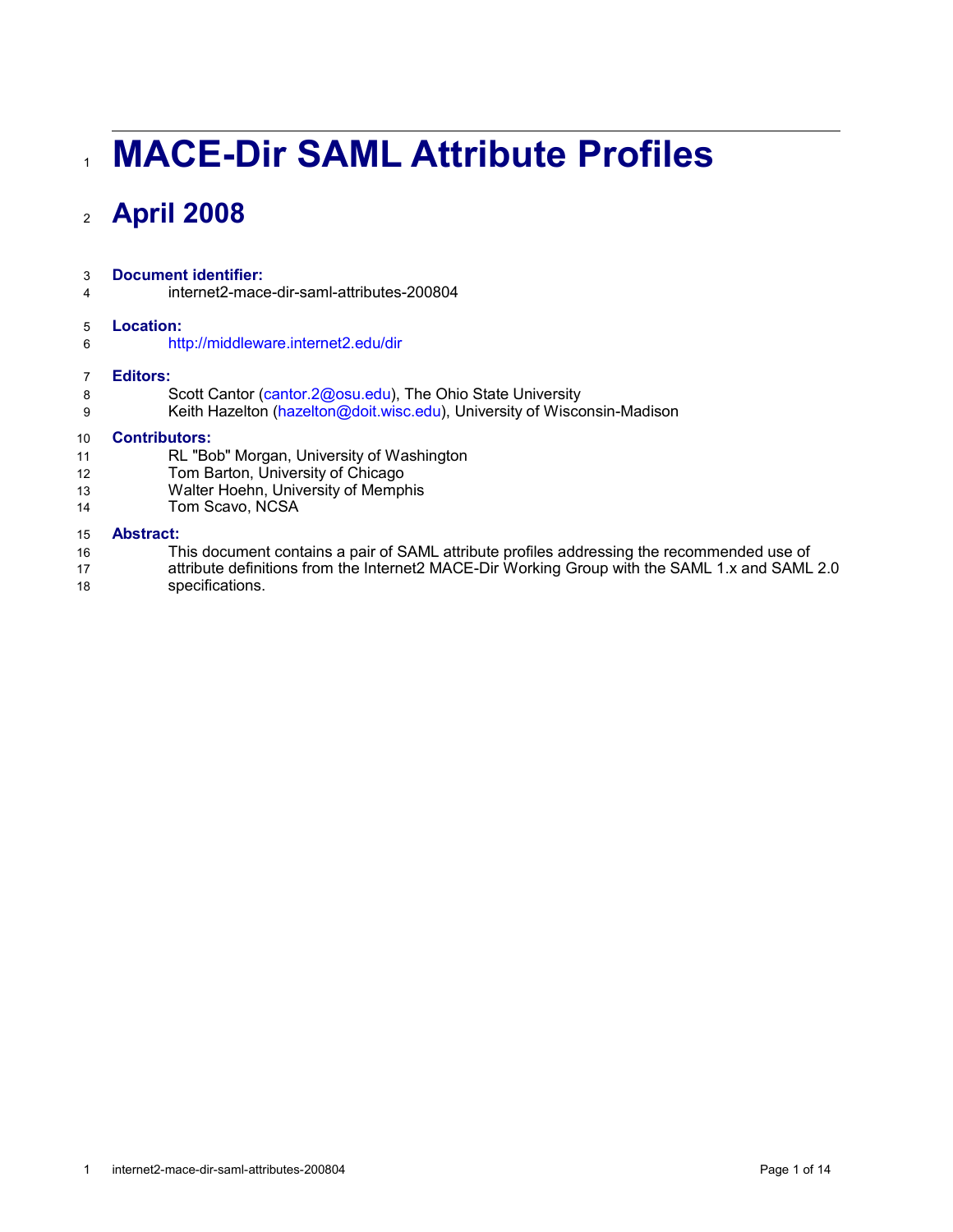# 19 Table of Contents

| 20       |  |
|----------|--|
| 21       |  |
| 22       |  |
| 23       |  |
| 24       |  |
| 25       |  |
| 26       |  |
| 27       |  |
| 28       |  |
| 29       |  |
| 30       |  |
| 31       |  |
| 32       |  |
| 33       |  |
| 34       |  |
| 35<br>36 |  |
| 37       |  |
|          |  |
| 38       |  |
| 39       |  |
| 40       |  |
| 41       |  |
| 42       |  |
| 43       |  |
| 44       |  |
| 45       |  |
| 46       |  |
| 47       |  |
| 48       |  |
| 49       |  |
| 50       |  |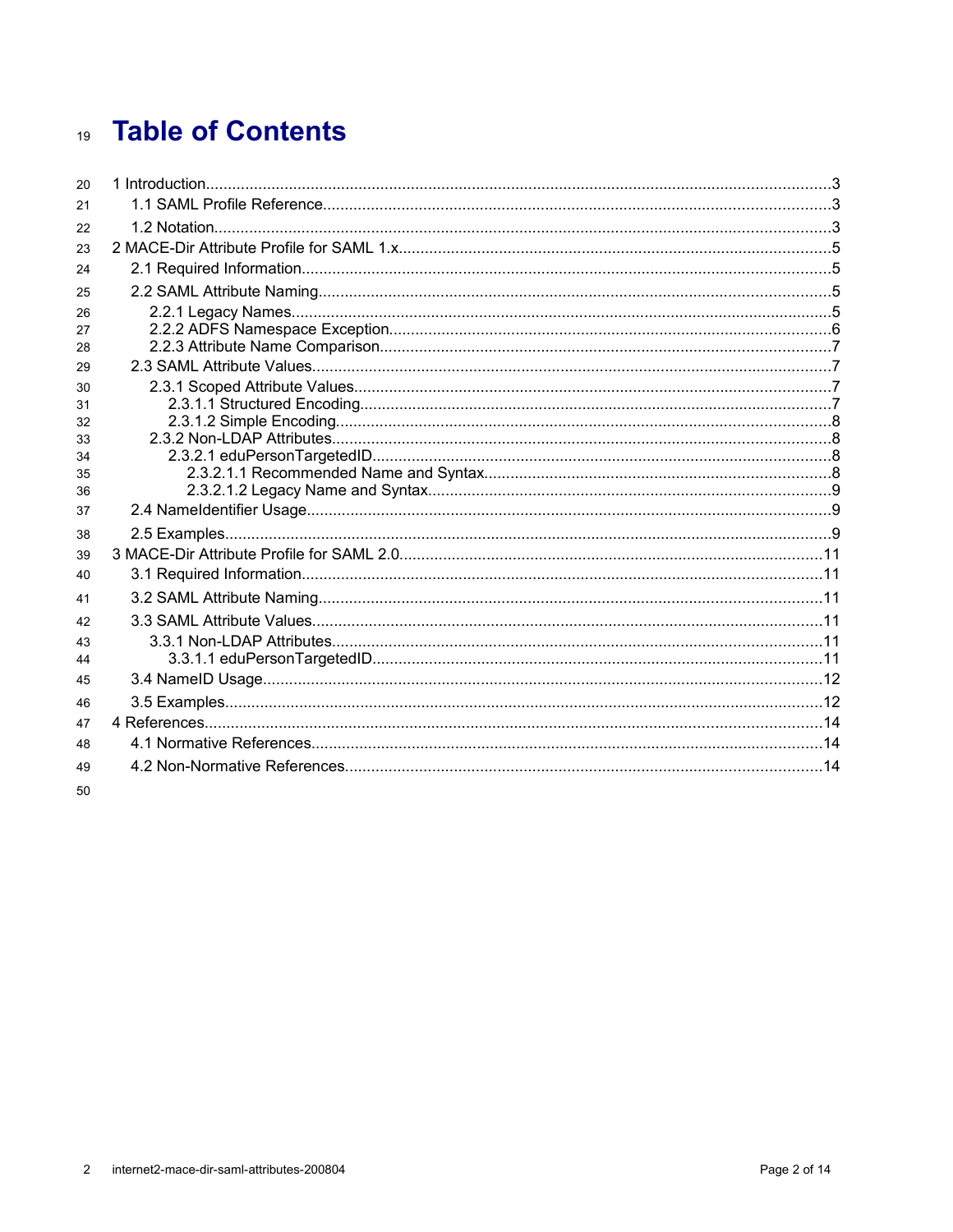# **1 Introduction** 51

MACE-Dir Working Group specifications, including the eduPerson specification [\[eduPerson\],](#page-13-4) define a set 52

of LDAP object classes and associated attribute types at a level of detail sufficient to achieve 53

interoperability with respect to the LDAP representation of those attribute types. It also provides 54

clarifications and suggestions regarding the use of certain other common LDAP attribute types often used in conjunction with eduPerson. 55 56

These profiles specify a recommended mapping of these attribute types to the SAML 1.1 [\[SAMLCore\]](#page-13-3) and 57

SAML 2.0 [\[SAML2Core\]](#page-13-2) specifications for use in the Internet2 Middleware Initiative community. SAML 58

provides a general framework for expressing attribute information but does not define specific attribute types or impose other requirements on applications. These profiles enable SAML applications that wish to 59 60

exchange MACE-Dir-specified and profiled attributes to interoperate. 61

Much of the SAML 1.1 profile should be understood as a retroactive effort to document practices 62

developed in handling these attribute types in the implementation and deployments of the Shibboleth 63

specification [\[ShibProt\]](#page-13-1) and Shibboleth System software in support of the InCommon Federation 64

[\(http://www.incommonfederation.org/\)](http://www.incommonfederation.org/). 65

The SAML 2.0 profile reflects both the enhanced capabilities and additional profiles defined in that 66

specification, and the experiences gained working with the SAML 1.1 profile in the Shibboleth community. 67

## **1.1 SAML Profile Reference** 68

The original X.500/LDAP attribute profile from the SAML 2.0 standard has been deprecated by the SAML 69

TC due to an XML schema error involving the Encoding XML attribute. This document references a 70

committee draft version of the replacement profile. 71

## **1.2 Notation** 72

This specification uses normative text to describe the use of SAML capabilities. 73

The keywords "MUST", "MUST NOT", "REQUIRED", "SHALL", "SHALL NOT", "SHOULD", "SHOULD 74

NOT", "RECOMMENDED", "MAY", and "OPTIONAL" in this specification are to be interpreted as 75

described in [\[RFC 2119\]:](#page-13-0) 76

…they MUST only be used where it is actually required for interoperation or to limit behavior which has potential for causing harm (e.g., limiting retransmissions)... 77 78

These keywords are thus capitalized when used to unambiguously specify requirements over protocol and application features and behavior that affect the interoperability and security of implementations. When these words are not capitalized, they are meant in their natural-language sense. 79 80 81

Listings of XML schemas appear like this. 82 83

Example code listings appear like this. 84

Conventional XML namespace prefixes are used throughout the listings in this specification to stand for their respective namespaces as follows, whether or not a namespace declaration is present in the example: 85 86 87

- The prefix  $sam1$ : stands for the SAML 1.1 (and 1.0) assertion namespace, urn:oasis:names:tc:SAML:1.0:assertion 88 89
- The prefix saml2: stands for the SAML 2.0 assertion namespace, 90

```
urn:oasis:names:tc:SAML:2.0:assertion
```
91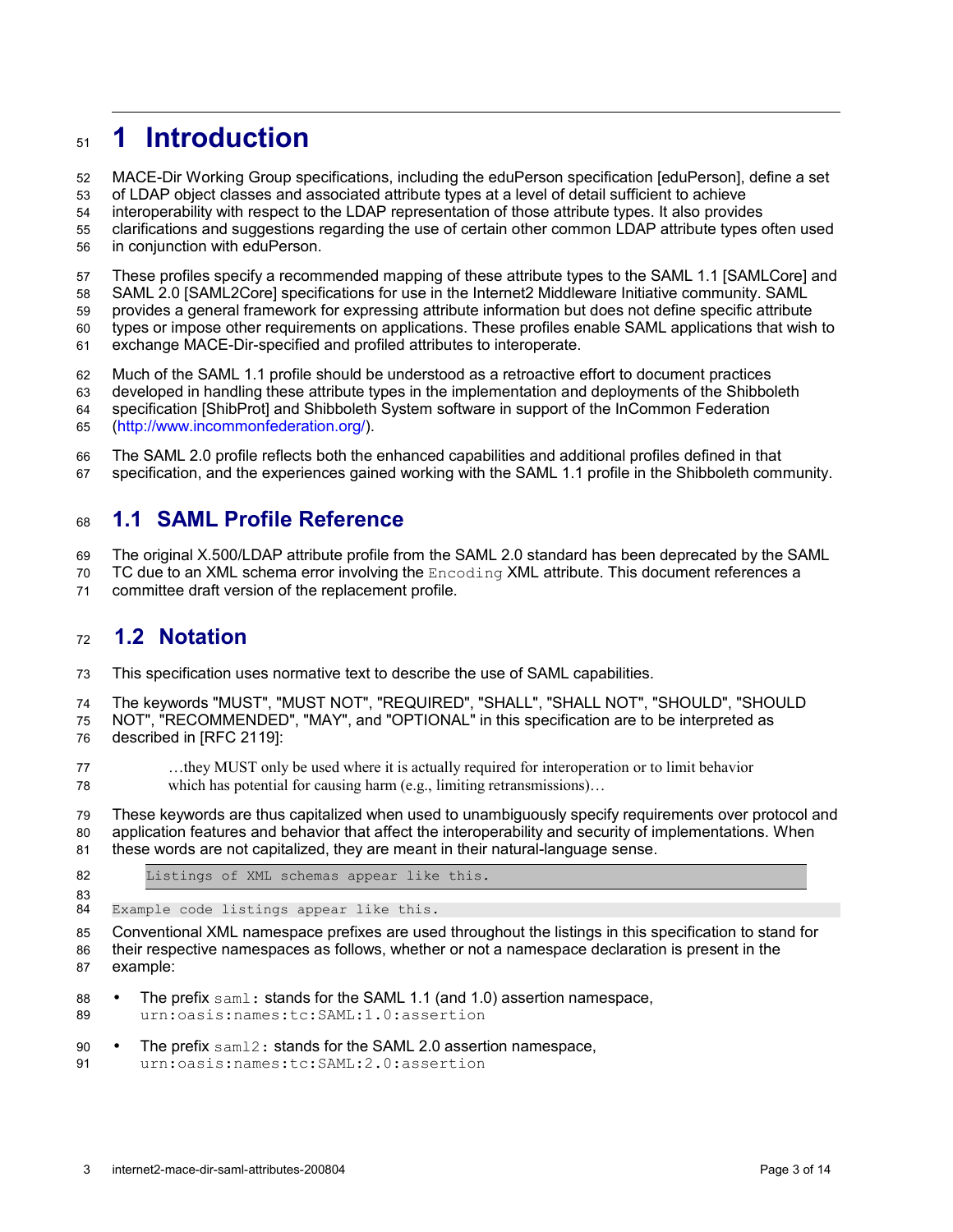- The prefix  $xsi:$  stands for the W3C XML Schema-instance namespace, 92
- http://www.w3.org/2001/XMLSchema-instance 93
- The prefix  $xsd$ : stands for the W3C XML Schema namespace, 94
- http://www.w3.org/2001/XMLSchema 95
- in example listings. In schema listings, this is the default namespace and no prefix is shown. 96
- This specification uses the following typographical conventions in text: <ns:Element>, Attribute, 97
- **Datatype**, OtherCode. 98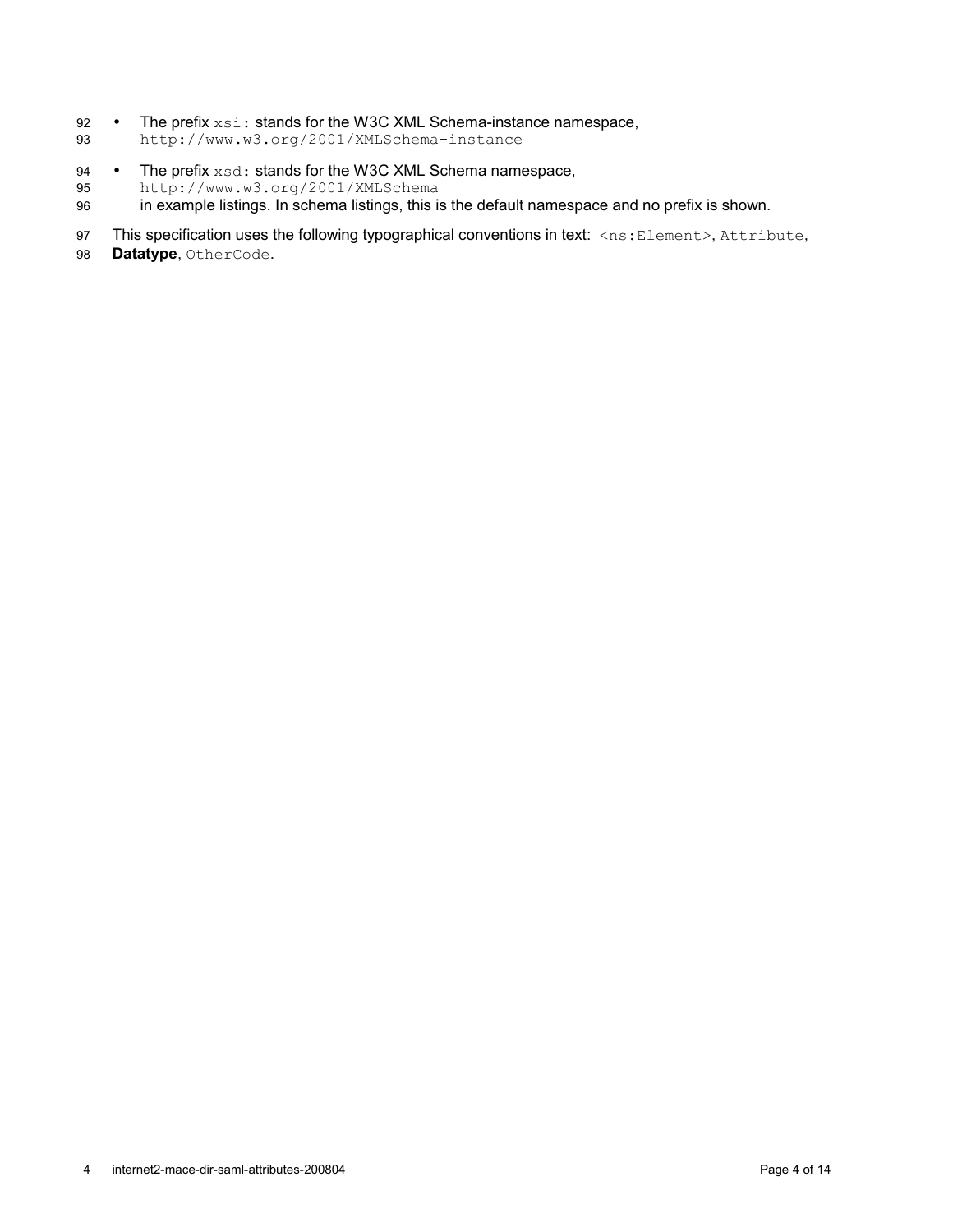# **2 MACE-Dir Attribute Profile for SAML 1.x 99**

This profile defines the syntax for expressing attribute types defined (or referenced) by MACE-Dir Working Group specifications in SAML 1.1. With respect to attribute representation, SAML 1.0 is identical to SAML 100

1.1; therefore, this profile applies to both specifications equally. 101 102

## **2.1 Required Information** 103

- **Identification:** urn:mace:dir:profiles:attribute:samlv1 104
- **Contact information:** mace-dir@internet2.edu 105
- **Description:** Given below 106
- **Updates:** Various informal documents and drafts describing the use of eduPerson attribute types in SAML 1.1 107 108

## <span id="page-4-0"></span>**2.2 SAML Attribute Naming** 109

To ensure uniqueness, each attribute type is assigned a name in the form of a URI. To construct attribute 110

names, the URN oid namespace described in [\[RFC3061\]](#page-13-6) is used. The AttributeName XML attribute is 111

based on the OBJECT IDENTIFIER assigned to the attribute type. This naming procedure mirrors the 112

X.500/LDAP attribute profile defined in [\[SAML-X500\].](#page-13-5) 113

- Example: 114
- urn:oid:2.5.4.3 115

Since MACE-Dir procedures require that every attribute type be identified with a unique OBJECT 116

IDENTIFIER, this naming scheme ensures that the derived SAML attribute names are unambiguous. 117

SAML 1.1 does not specify any interoperable means of establishing the kind of name used, so the convention used within this profile is that the AttributeNamespace XML attribute in 118 119

<saml:Attribute> elements MUST be set to 120

urn:mace:shibboleth:1.0:attributeNamespace:uri 121

The meaning of this URI is best understood as "the corresponding SAML AttributeName is in the form 122

of a URI and uniquely identifies the SAML attribute". It is analagous to the SAML 2.0 NameFormat value of 123 124

urn:oasis:names:tc:SAML:2.0:attrname-format:uri 125

Despite the use of this particular URI value, this profile does not depend specifically on [\[ShibProt\]](#page-13-1) nor on the Shibboleth System's implementation of SAML. Note also that other attribute profiles are free to define naming conventions of their own. 126 127 128

## **2.2.1 Legacy Names** 129

This profile post-dates the establishment of an alternate naming convention designed to improve the 130

human-readability of attribute information in the absence of a facility such as the FriendlyName XML 131

attribute supported by [\[SAML2Core\].](#page-13-2) Most existing attribute types have already been assigned URI names 132

using a convention based on appending the attribute type's "short name" to the URN prefix: 133

urn:mace:dir:attribute-def: 134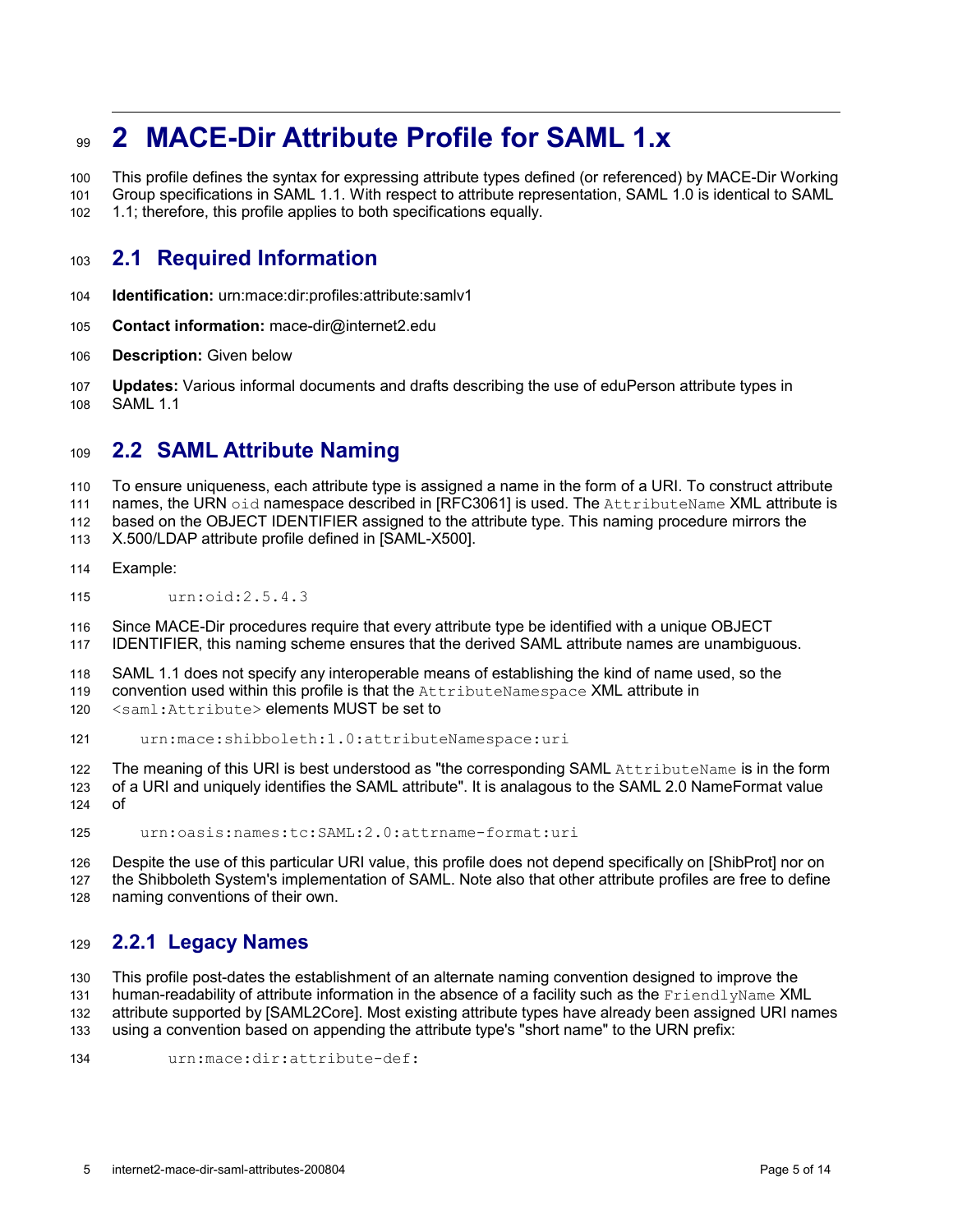The following legacy attribute names have been formally assigned in [\[AttrDefs\],](#page-13-7) and the corresponding 135

attribute types are exempt from the naming convention described in the previous section when bound to SAML 1.x: 136 137

| 138 | eduPersonScopedAffiliation  |
|-----|-----------------------------|
| 139 | eduPersonPrimaryAffiliation |
| 140 | eduPersonAffiliation        |
| 141 | eduPersonPrincipalName      |
| 142 | eduPersonEntitlement        |
| 143 | eduPersonTargetedID         |
| 144 | eduPersonNickname           |
| 145 | eduPersonPrimaryOrgUnitDN   |
| 146 | eduPersonOrqUnitDN          |
| 147 | eduPersonOrgDN              |
| 148 | eduCourseMember             |
| 149 | businessCategory            |
| 150 | carLicense                  |
| 151 | cn                          |
| 152 | departmentNumber            |
| 153 | description                 |
| 154 | displayName                 |
| 155 | employeeNumber              |
| 156 | employeeType                |
| 157 | facsimileTelephoneNumber    |
| 158 | qivenName                   |
| 159 | homePhone                   |
| 160 | homePostalAddress           |
| 161 | initials                    |
| 162 | jpegPhoto                   |
| 163 | 1                           |
| 164 | labeledURI                  |
| 165 | mail                        |
| 166 | manager                     |
| 167 | mobile                      |
| 168 | $\circ$                     |
| 169 | ou                          |
| 170 | pager                       |
| 171 | physicalDeliveryOfficeName  |
| 172 | postalAddress               |
| 173 | postalCode                  |
| 174 | postOfficeBox               |
| 175 | preferredLanguage           |
| 176 | roomNumber                  |
| 177 | seeAlso                     |
| 178 | sn                          |
| 179 | st                          |
| 180 | street                      |
| 181 | telephoneNumber             |
| 182 | title                       |
| 183 | uid                         |
| 184 | userCertificate             |
| 185 | userSMIMECertificate        |

This is a fairly exhaustive list of existing LDAP attribute types referenced by [\[eduPerson\]](#page-13-4) (and a few that aren't). Thus, the new naming convention is likely to be applied only as new attribute types emerge. 186 187

## **2.2.2 ADFS Namespace Exception** 188

An additional exception to the rules defined in section [2.2](#page-4-0) applies to the use of SAML 1.1 attributes with the WS-Federation passive profile implemented by Microsoft's ADFS product, among others. 189 190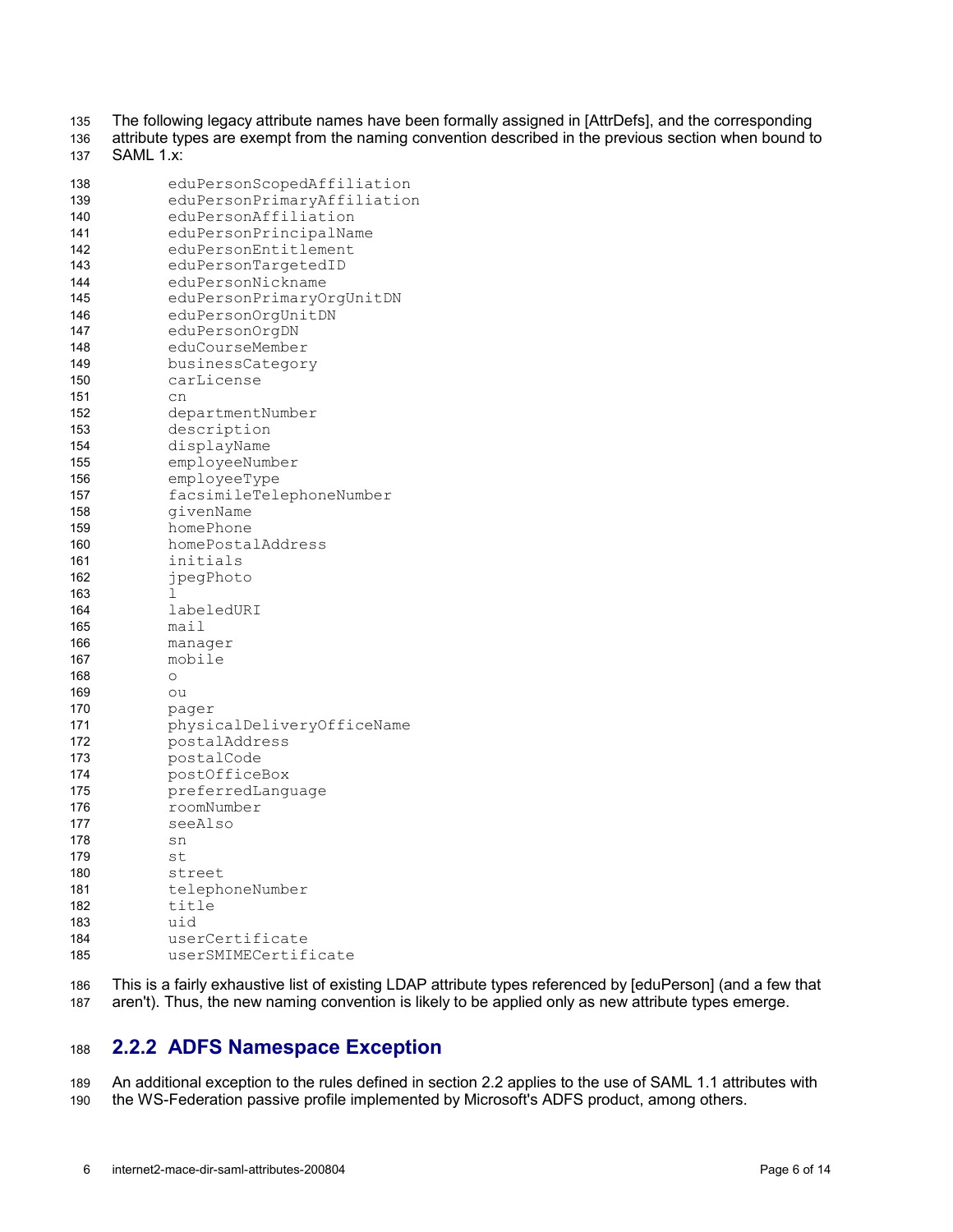- Implementation experience suggests that interoperability is best achieved by using an 191
- AttributeNamespace XML attribute of http://schemas.xmlsoap.org/claims, matching the 192
- value used for the predefined "claim" types defined by Microsoft. 193
- Deployers MAY use this alternate namespace value if necessary, but SHOULD avoid its use with SAMLonly deployments. 194 195

#### **2.2.3 Attribute Name Comparison** 196

Two <saml: Attribute> elements refer to the same SAML attribute if and only if their AttributeName XML attribute values are equal (using a case-sensitive, binary comparison). 197 198

## **2.3 SAML Attribute Values** 199

<span id="page-6-1"></span>With two significant exceptions, the syntax rules defined by the SAML 2.0 X.500/LDAP attribute profile [\[SAML-X500\]](#page-13-5)are to be applied, with the obvious caveat that the <saml:AttributeValue> element is 200 201

substituted for the <saml2: AttributeValue> element in that specification. 202

- The first exception is that the XML attribute named Encoding defined by that profile is NOT specified for use with this profile. 203 204
- The second exception is more significant and pertains to "scoped" attributes, which are discussed in the next section. 205 206

#### **2.3.1 Scoped Attribute Values** 207

In the course of developing implementations and producing the informal attribute bindings that have led to this profile, a few attribute types were identified as consisting of a relation between two separate pieces of data, termed a *value* and a *scope* or *domain*. For policy reasons, it seemed useful to distinguish the two halves of the value in a more explicit fashion than merely by using a separator character (typically the @ symbol). 208 209 210 211 212

- As a result, attribute types identified as having this characteristic were given special treatment and for compatibility reasons are considered exceptions to the standard syntax rules, which would normally 213 214
- dictate that the entire value@scope string be placed within the <saml:AttributeValue> element. 215
- Unfortunately, this convention, while absolutely legal with respect to the SAML 1.1 [\[SAMLCore\]](#page-13-3) 216
- specification, has proven to be virtually impossible to support in commercial products, creating limitations 217
- on interoperability between them and the Shibboleth System software. Therefore, a set of two alternate 218
- encoding rules for scoped attribute values has been developed. To maximize compatibility with existing deployments, the AttributeName XML attribute is used as a signal for which set of encoding rules to 219 220
- use. 221
- Essentially, the older urn:mace:dir:attribute-def naming convention is used to signal the structured encoding rules in section [2.3.1.1,](#page-6-0) while the newer OID-style naming convention is used to 222 223
- signal the simple non-exceptional encoding rules in section [2.3.1.2.](#page-7-0) 224

#### <span id="page-6-0"></span>**2.3.1.1 Structured Encoding** 225

When using the structured encoding, an XML attribute named Scope is used to carry the so-called "right-226

- hand side" of the scope/domain-qualified string, with the left-hand side placed within the 227
- <saml:AttributeValue> element. No separator character appears in either location (as the halves are 228
- already carried separately and need no additional separator). The Scope XML attribute is NOT 229
- namespace-qualified. 230
- Examples are shown in section [2.5.](#page-8-0) 231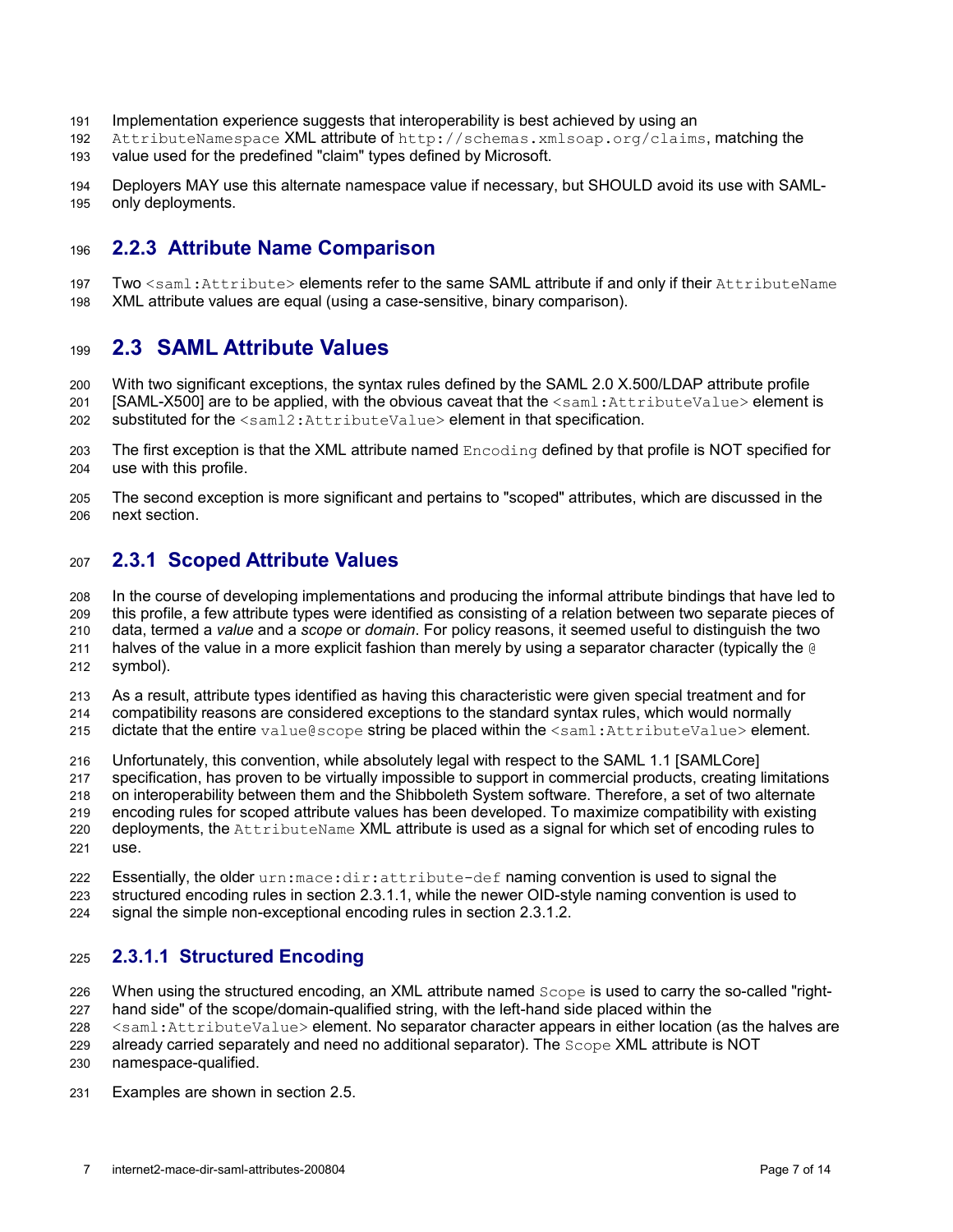- The following attributes (when using the associated AttributeName) have been designated as scoped for the purposes of applying this exception to the standard value profile: 232 233
- urn:mace:dir:attribute-def:eduPersonScopedAffiliation urn:mace:dir:attribute-def:eduPersonPrincipalName urn:mace:dir:attribute-def:eduPersonTargetedID urn:mace:dir:attribute-def:eduCourseMember 234 235 236 237
- 
- Additional attributes MAY be designated as scoped when appropriate, and may be subject to these syntax rules for consistency. 238 239

#### <span id="page-7-0"></span>**2.3.1.2 Simple Encoding** 240

To facilitate interoperability with SAML implementations incapable of handling the full range of attribute value behavior permitted by the standard, an alternate simplified encoding may be used that follows the new syntax rules defined by the SAML 2.0 X.500/LDAP attribute profile in [\[SAML-X500\].](#page-13-5) Specifically both the *value* and *scope* are carried directly within the  $\le$ saml:AttributeValue> element, with the @ separator.  $241$ 242 243 244 245

To avoid collision with the previously deployed encoding described in the previous section, the newly defined OID-style attribute names MUST be used when following the simple encoding rules.  $246$ 247

For example, when following the simpler encoding rules, the eduPersonPrincipalName attribute is assigned an AttributeName of urn:oid:1.3.6.1.4.1.5923.1.1.1.6 instead of the typical name of 248 249

urn:mace:dir:attribute-def:eduPersonPrincipalName. 250

#### **2.3.2 Non-LDAP Attributes** 251

This profile provides uniform treatment of attribute types whose values can be described in terms of X.500/LDAP directory syntax. Other attribute types are addressed on a case by case basis below, or in 252 253

other specifications as appropriate. 254

#### **2.3.2.1 eduPersonTargetedID** 255

The eduPersonTargetedID attribute is an outlier in the current set of attribute types specified by MACE-Dir because its abstract representation cannot easily be bound to an LDAP directory syntax, nor are its semantics easily implemented using an LDAP directory. It therefore requires special treatment within this profile. 256 257 258 259

- Abstractly, an eduPersonTargetedID value consists of a triple: 260
- the unique identifier of the identity provider that created the value 261
- the unique identifier of the service provider or group for which the value was created 262
- the opaque string value itself 263

For compatibility with legacy implementations, this profile provides for two alternate representations distinguished by the name used to identify the attribute. Examples of both representations can be found in section [2.5.](#page-8-0) 264 265 266

#### **2.3.2.1.1 Recommended Name and Syntax** 267

- If the AttributeName attribute of the <saml:Attribute> element has value 268
- urn:oid:1.3.6.1.4.1.5923.1.1.1.10 269

then the <saml:AttributeValue> element's content MUST be a <saml2:NameID> element with a Format XML attribute of 270 271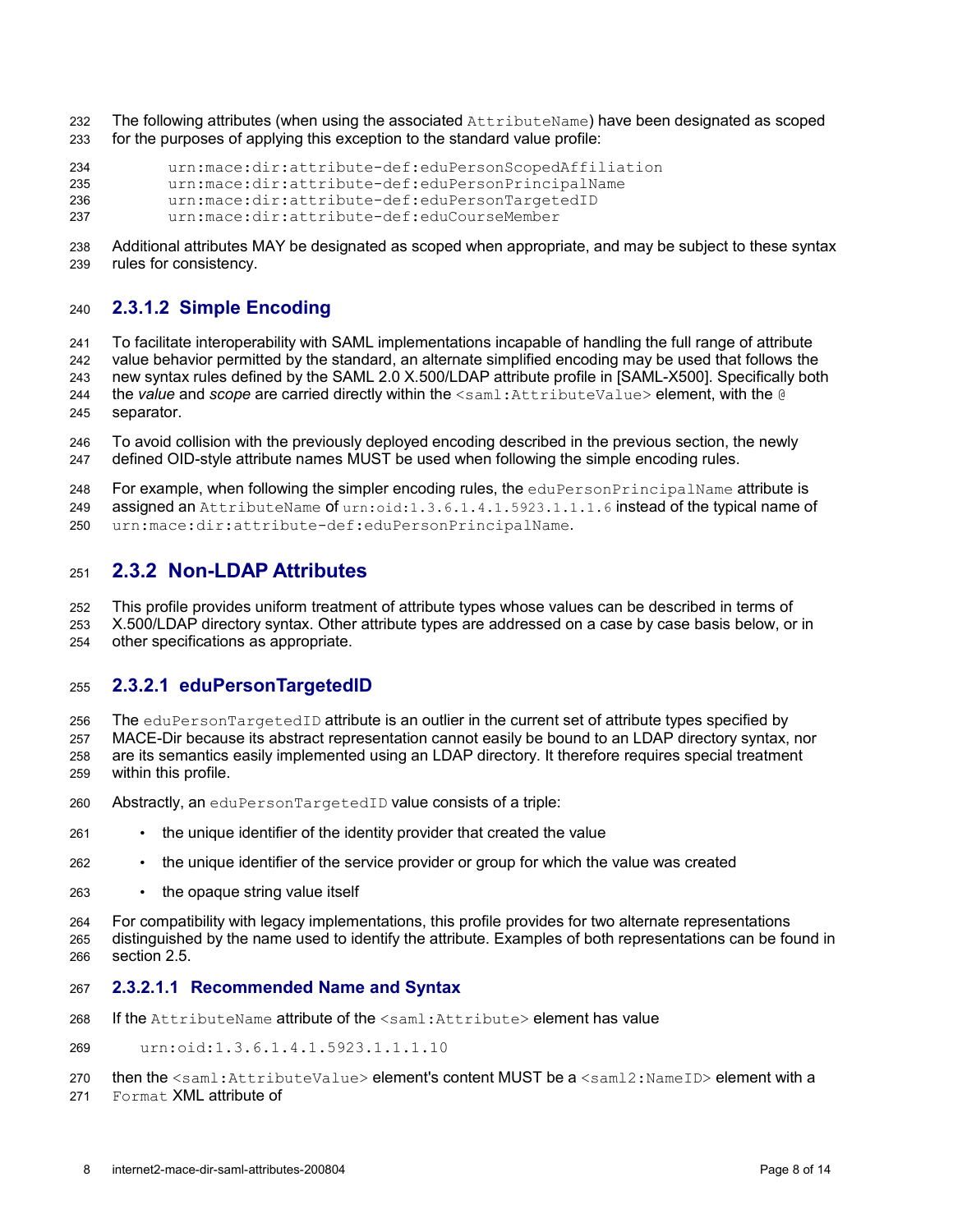- urn:oasis:names:tc:SAML:2.0:nameid-format:persistent 272
- as described in section 8.3.7 of [\[SAML2Core\].](#page-13-2) The unique identifiers of the identity provider and service provider map directly to the NameQualifier and SPNameQualifier XML attributes, respectively. 273 274
- New applications are encouraged to use this newer syntax, when possible. 275

#### **2.3.2.1.2 Legacy Name and Syntax** 276

- If the AttributeName attribute of the  $\leq$ saml:Attribute> element has the value 277
- urn:mace:dir:attribute-def:eduPersonTargetedID 278

then the <saml:AttributeValue> element's content MUST be the opaque string identifier value and it 279

MUST have a Scope XML attribute. It is RECOMMENDED that the value of this XML attribute be set to 280

the unique identifier of the identity provider (although other values are permitted). The unique identifier of 281

the service provider is not represented in this case and must be derived from the surrounding context. 282

#### **2.4 NameIdentifier Usage** 283

Some attributes uniquely identify principals that are the subject of SAML assertions. To maximize interoperability, it is useful to be able to express such attributes, when single-valued, using a <saml:NameIdentifier> element. 284 285 286

To accomplish this using this profile, the attribute must have a single value and be expressible as a simple string value. The string value is used as the content of the  $\leq$ saml: NameIdentifier> element. The attribute's name is placed into the Format XML attribute. The NameQualifier attribute MUST be 287 288 289

omitted. 290

#### <span id="page-8-0"></span>**2.5 Examples** 291

The following is an example of a mapping of the  $q$  ivenName directory attribute, representing the SAML assertion subject's first name. Its LDAP syntax is Directory String. Since the XML type of the value is a built-in type, it is included within the  $xsi:type$  XML attribute. 292 293 294

<saml:Attribute AttributeNamespace="urn:mace:shibboleth:1.0:attributeNamespace:uri" AttributeName="urn:mace:dir:attribute-def:givenName"> 295 296

- <saml:AttributeValue xsi:type="xsd:string">Scott</saml:AttributeValue> 297
- </saml:Attribute> 298

The following is an example mapping of an eduPersonPrincipalName directory attribute with the LDAP value of "cantor.2@osu.edu". Its LDAP syntax is Directory String, but it is a scoped attribute, and is therefore subject to alternative syntax rules (when using its non-OID-style name). The resulting XML type of the value is therefore a complex type and is omitted to ease interoperability. 299 300 301 302

<saml:Attribute AttributeNamespace="urn:mace:shibboleth:1.0:attributeNamespace:uri" AttributeName="urn:mace:dir:attribute-def:eduPersonPrincipalName"> <saml:AttributeValue Scope="osu.edu">cantor.2</saml:AttributeValue> 303 304 305

</saml:Attribute> 306

The following is the same attribute as in the previous example, but using its OID-style name to signal the use of the simple encoding rules, for compatibility with a wider range of software. 307 308

```
<saml:Attribute AttributeNamespace="urn:mace:shibboleth:1.0:attributeNamespace:uri"
           AttributeName="urn:oid:1.3.6.1.4.1.5923.1.1.1.6">
        <saml:AttributeValue xsi:type="xsd:string">cantor.2@osu.edu</saml:AttributeValue>
     </saml:Attribute>
309
310
311
312
```
#### The following is the same attribute again, but using the conventions defined for ADFS-interoperable deployment. 313 314

<saml:Attribute AttributeNamespace="http://schemas.xmlsoap.org/claims" AttributeName="urn:oid:1.3.6.1.4.1.5923.1.1.1.6"> 315 316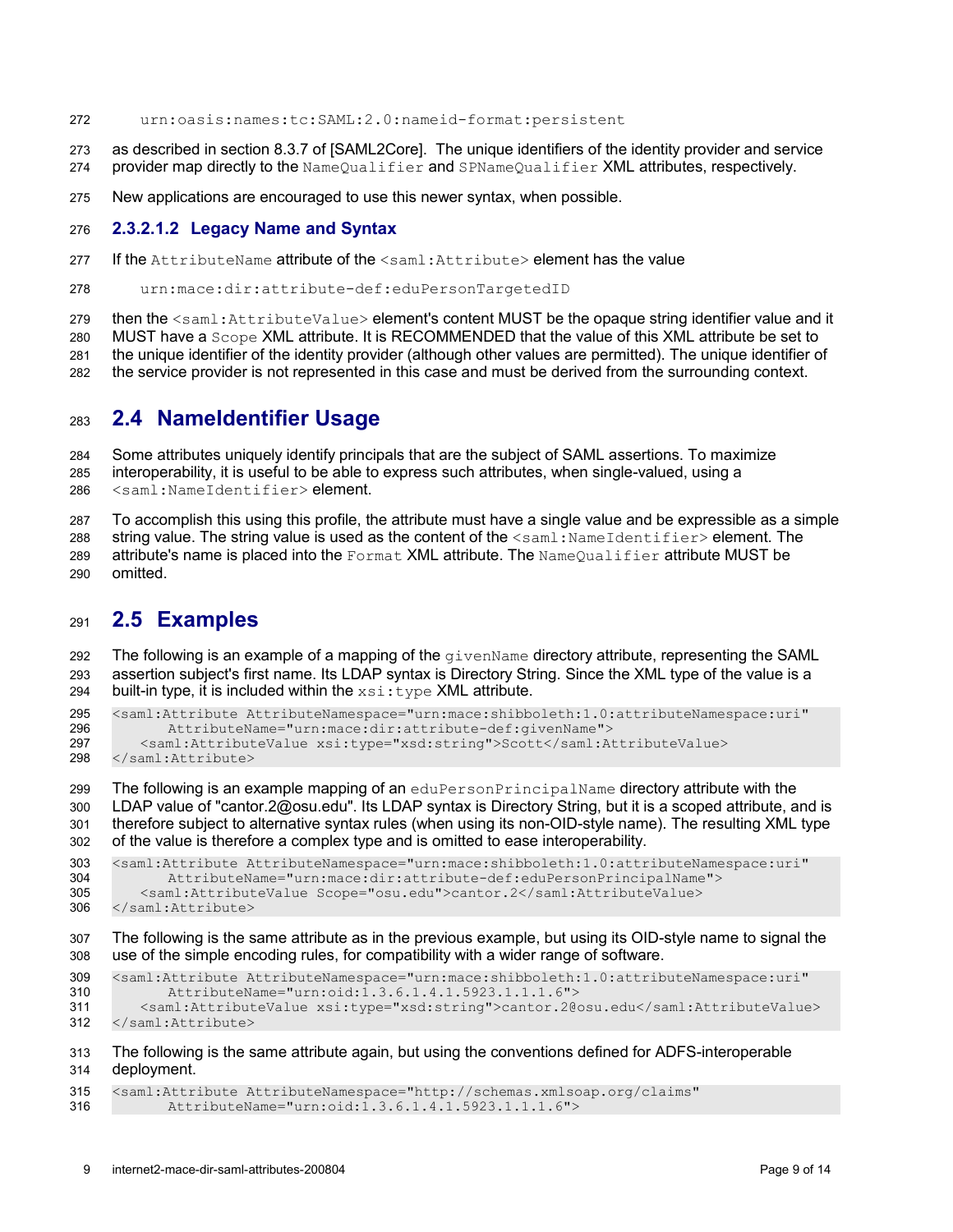| 317               | <saml:attributevalue xsi:type="xsd:string">cantor.2@osu.edu</saml:attributevalue>                                   |
|-------------------|---------------------------------------------------------------------------------------------------------------------|
| 318               |                                                                                                                     |
| 319<br>320<br>321 | Finally, the same attribute expressed as $a$ < saml: $NameIdentifier$ > element.                                    |
|                   | <saml:nameidentifier <br="" format="urn:oid:1.3.6.1.4.1.5923.1.1.1.6">&gt;cantor.2@osu.edu</saml:nameidentifier>    |
| 322               | The following is an example mapping of an eduCourseOffering directory attribute. Its LDAP syntax is                 |
| 323               | URI. Since the XML type of the value is a built-in type, it is carried within the $xsi : type \times ML$ attribute. |
| 324               | Since it is a relatively new attribute type, it does not have an assigned "legacy" name and is therefore            |
| 325               | named in accordance with its OBJECT IDENTIFIER, 1.3.6.1.4.1.5923.1.6.1.1.                                           |
| 326               | <saml:attribute <="" attributenamespace="urn:mace:shibboleth:1.0:attributeNamespace:uri" td=""></saml:attribute>    |
| 327               | AttributeName="urn:oid:1.3.6.1.4.1.5923.1.6.1.1">                                                                   |
| 328               | <saml:attributevalue <="" td="" xsi:type="xsd:anyURI"></saml:attributevalue>                                        |
| 329               | >urn:mace:uchicago.edu:classes:autumn2004:phys12100.003                                                             |
| 330               |                                                                                                                     |
| 331               | The following is an example mapping of an eduPersonTargetedID attribute created by the identity                     |
| 332               | provider named "https://idp.example.org/shibboleth" for the service provider named                                  |
| 333               | "https://sp.example.org/shibboleth" with the opaque value of "1234567890". The legacy name and value                |
| 334               | syntax is used.                                                                                                     |
| 335               | <saml:attribute <="" attributenamespace="urn:mace:shibboleth:1.0:attributeNamespace:uri" td=""></saml:attribute>    |
| 336               | AttributeName="urn:mace:dir:attribute-def:eduPersonTargetedID">                                                     |
| 337               | <saml:attributevalue< td=""></saml:attributevalue<>                                                                 |
| 338               | Scope="https://idp.example.org/shibboleth">1234567890                                                               |
| 339               |                                                                                                                     |
| 340               | The following is the same attribute shown with the newer, recommended name and value syntax.                        |
| 341               | <saml:attribute <="" attributenamespace="urn:mace:shibboleth:1.0:attributeNamespace:uri" td=""></saml:attribute>    |
| 342               | AttributeName="urn:oid:1.3.6.1.4.1.5923.1.1.1.10">                                                                  |
| 343               | <saml:attributevalue></saml:attributevalue>                                                                         |
| 344               | <saml2:nameid <="" format="urn:oasis:names:tc:SAML:2.0:nameid-format:persistent" td=""></saml2:nameid>              |
| 345               | NameQualifier="https://idp.example.org/shibboleth"                                                                  |
| 346               | SPNameQualifier="https://sp.example.org/shibboleth"                                                                 |
| 347               | $>1234567890$                                                                                                       |

- </saml:AttributeValue> </saml:Attribute> 348
- 349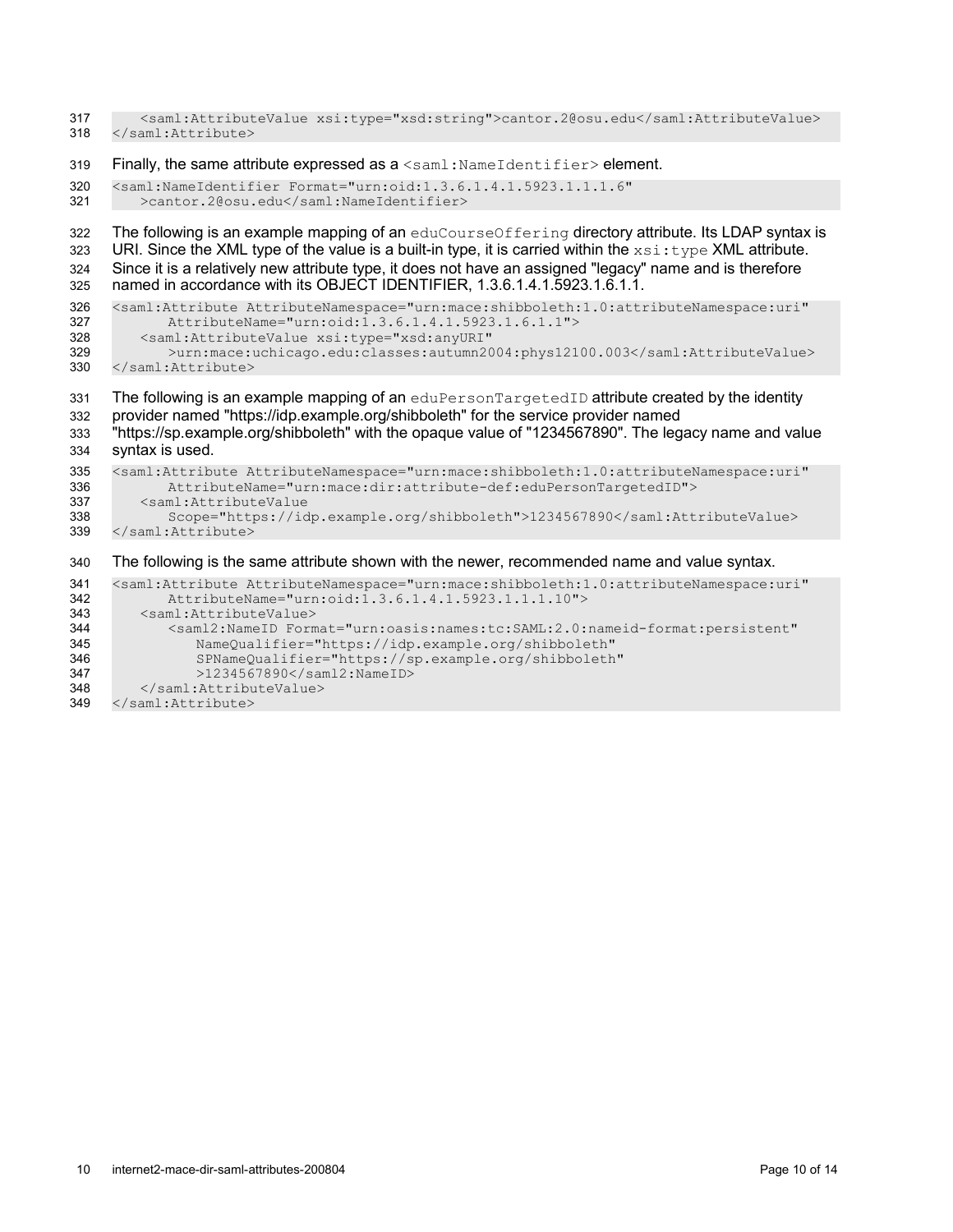# **3 MACE-Dir Attribute Profile for SAML 2.0** 350

This profile defines the syntax for expressing attribute types defined (or referenced) by MACE-Dir Working Group specifications in SAML 2.0. Most of the attribute types defined or referenced by MACE-Dir have (or can be given) LDAP representations, and as a matter of procedure are always assigned an OBJECT IDENTIFIER. Therefore, in the interest of expediency, the X.500/LDAP attribute profile defined in [\[SAML-](#page-13-5)[X500\]](#page-13-5)is adopted whenever possible. This profile directly addresses naming, the mapping of directory syntax to XML syntax, comparison rules, etc. Exceptions to this general policy are noted. 351 352 353 354 355 356

# <span id="page-10-3"></span>**3.1 Required Information** 357

- **Identification:** urn:mace:dir:profiles:attribute:samlv2 358
- **Contact information:** mace-dir@internet2.edu 359
- **Description:** Given below 360
- **Updates:** The SAML 1.x profile 361
- <span id="page-10-2"></span>**Depends On:** The X.500/LDAP attribute profile in [\[SAML-X500\]](#page-13-5)[.](#page-10-2) 362

#### **3.2 SAML Attribute Naming** 363

<span id="page-10-1"></span>All attribute types specified by MACE-Dir possess an OBJECT IDENTIFIER. Therefore attribute naming and name comparison is in accordance with the X.500/LDAP attribute profile in [\[SAML-X500\]](#page-13-5)[.](#page-10-1) If the FriendlyName XML attribute is used, then it SHOULD carry the short name of the attribute type. 364 365 366

The legacy names assigned for use with the SAML 1.x attribute profile MUST NOT be used with this profile. 367 368

#### **3.3 SAML Attribute Values** 369

If an attribute type is associated with an X.500/LDAP directory syntax, then the syntax rules defined by the 370

<span id="page-10-0"></span>X.500/LDAP attribute profile in [\[SAML-X500\]](#page-13-5)are to be applied directly. This includes scoped attributes typed as Directory String, such as eduPersonScopedAffiliation. 371 372

Diverging from the SAML 1.x profile, both the *value* and *scope* are always carried directly within the 373

<saml2:AttributeValue> element, with the @ separator. Such attribute types are therefore no longer 374

"exception" cases. The intent is to ease directory integration and compatibility with the limitations of standard SAML software, commercial and otherwise. 375 376

Examples are shown in section [3.5.](#page-11-0) 377

#### **3.3.1 Non-LDAP Attributes** 378

This profile provides uniform treatment of attribute types whose values can be described in terms of 379

X.500/LDAP directory syntax. Other attribute types are addressed on a case by case basis below, or in other specifications as appropriate. 380 381

#### **3.3.1.1 eduPersonTargetedID** 382

The eduPersonTargetedID attribute is an outlier because its abstract representation cannot easily be bound to an LDAP directory syntax, nor are its semantics easily implemented using an LDAP directory. It therefore requires special treatment within this profile. 383 384 385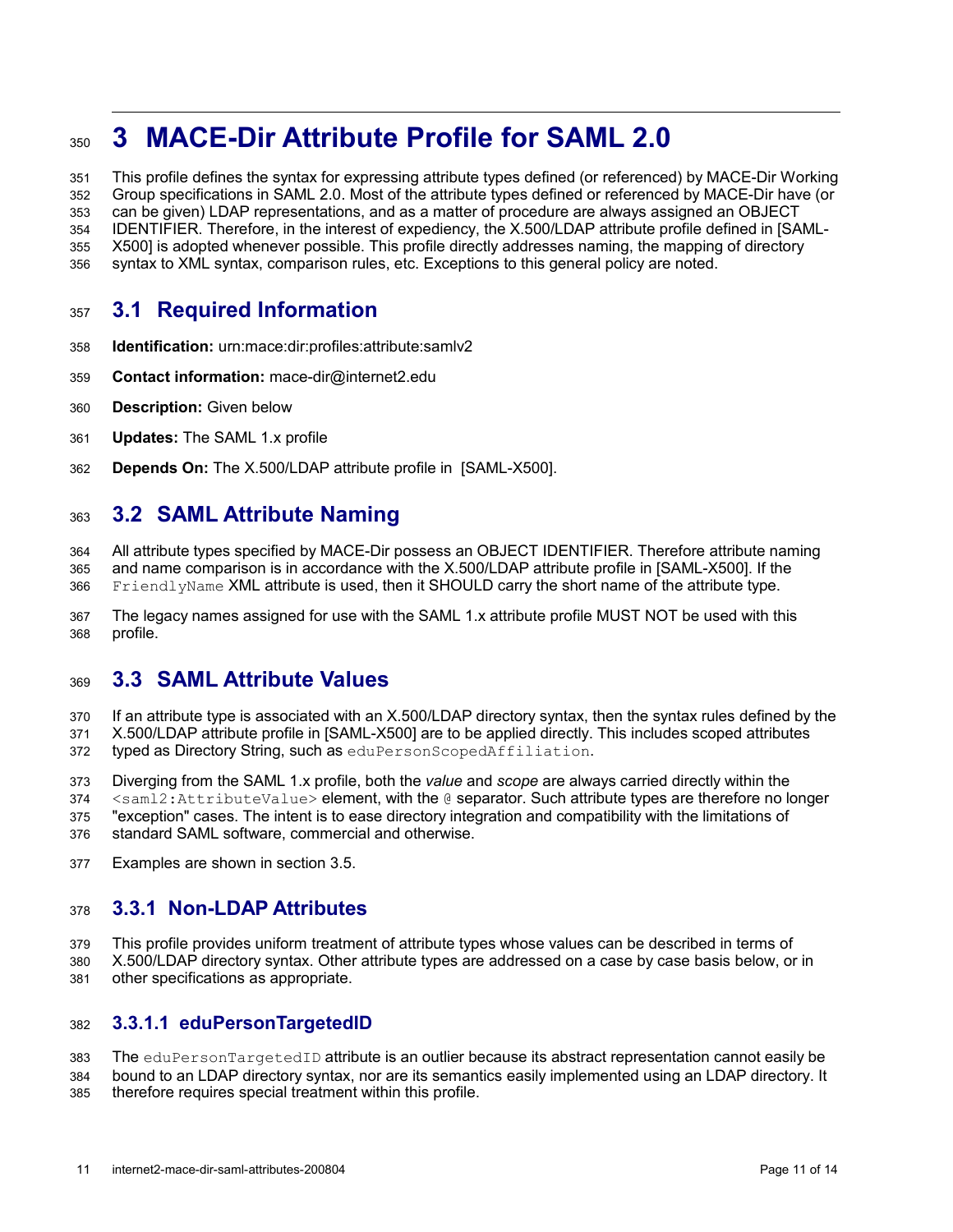- Abstractly, an eduPersonTargetedID value consists of a triple: 386
- the unique identifier of the identity provider that created the value 387
- the unique identifier of the service provider or group for which the value was created 388
- the opaque string value itself 389
- The  $\leq$ saml2: AttributeValue> element's content MUST be a  $\leq$ saml2: NameID> element with a Format XML attribute of 390 391
- urn:oasis:names:tc:SAML:2.0:nameid-format:persistent 392
- as described in section 8.3.7 of [\[SAML2Core\].](#page-13-2) The unique identifiers of the identity provider and service provider map directly to the NameQualifier and SPNameQualifier XML attributes, respectively. 393 394
- An example can be found in section [3.5.](#page-11-0) 395

#### **3.4 NameID Usage** 396

Some attributes uniquely identify principals that are the subject of SAML assertions. To maximize interoperability, it is useful to be able to express such attributes, when single-valued, using a <saml2:NameID> element. 397 398 399

- To accomplish this using this profile, the attribute must have a single value and be expressible as a simple 400
- string value. The string value is used as the content of the  $\leq$  sam12: NameID> element. The attribute's 401
- name is placed into the Format XML attribute. The NameQualifier and SPNameQualifier attributes MUST be omitted. 402 403

#### <span id="page-11-0"></span>**3.5 Examples** 404

The following is an example of a mapping of the givenName directory attribute, representing the SAML assertion subject's first name. Its LDAP syntax is Directory String. Since the XML type of the value is a built-in type, it is included within the  $xsi:type$  XML attribute. 405 406 407

```
<saml2:Attribute xmlns:x500="urn:oasis:names:tc:SAML:2.0:profiles:attribute:X500"
            x500:Encoding="LDAP"
            NameFormat="urn:oasis:names:tc:SAML:2.0:attrname-format:uri"
            Name="urn:oid:2.5.4.42" FriendlyName="givenName">
        <saml2:AttributeValue xsi:type="xsd:string">Steven</saml2:AttributeValue>
     </saml2:Attribute>
408
409
410
411
412
413
```
The following is an example mapping of an eduPersonPrincipalName directory attribute with the LDAP value of "cantor.2@osu.edu". Its LDAP syntax is Directory String, and it is a scoped attribute, but is covered by this profile directly without special treatment. Since the XML type of the value is a built-in type, it is included within the  $xsi:type$  XML attribute. 414 415 416 417

```
<saml2:Attribute xmlns:x500="urn:oasis:names:tc:SAML:2.0:profiles:attribute:X500"
           x500:Encoding="LDAP"
           NameFormat="urn:oasis:names:tc:SAML:2.0:attrname-format:uri"
           Name="urn:oid:1.3.6.1.4.1.5923.1.1.1.6" FriendlyName="eduPersonPrincipalName">
418
419
420
421
```

```
<saml2:AttributeValue xsi:type="xsd:string">cantor.2@osu.edu</saml2:AttributeValue>
     </saml2:Attribute>
422
423
```
The following is an example of the same eduPersonPrincipalName directory attribute expressed as a <saml2:NameID> element. 424 425

<saml2:NameID Format="urn:oid:1.3.6.1.4.1.5923.1.1.1.6" >cantor.2@osu.edu</saml2:NameID> 426 427

- The following is an example mapping of an eduCourseOffering directory attribute. Its LDAP syntax is 428
- URI. Since the XML type of the value is a built-in type, it is carried within the  $xsi:type$  XML attribute. 429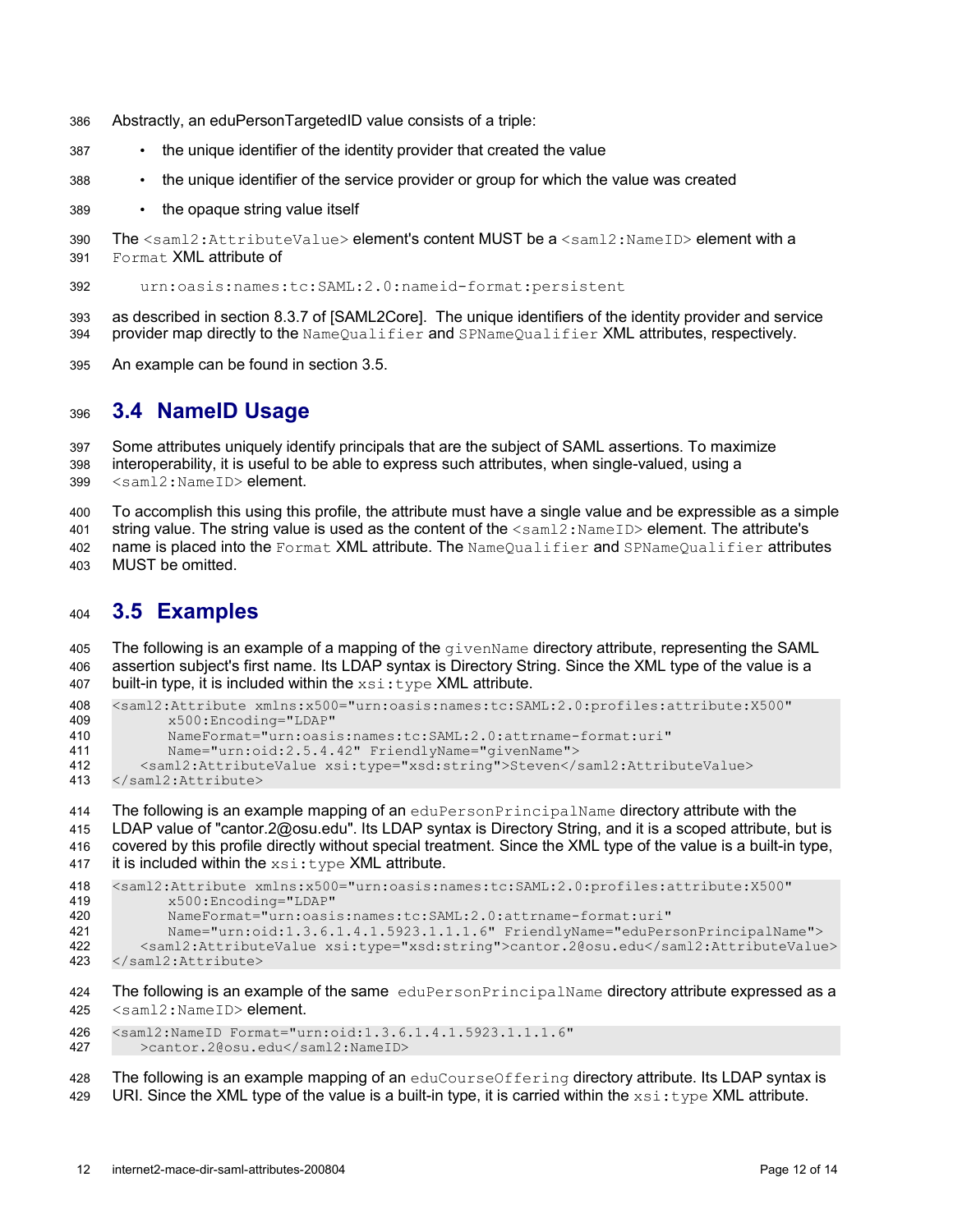| 430 | <saml2:attribute <="" th="" xmlns:x500="urn:oasis:names:tc:SAML:2.0:profiles:attribute:X500"></saml2:attribute> |  |  |  |  |
|-----|-----------------------------------------------------------------------------------------------------------------|--|--|--|--|
| 431 | x500:Encoding="LDAP"                                                                                            |  |  |  |  |
| 432 | NameFormat="urn:oasis:names:tc:SAML:2.0:attrname-format:uri"                                                    |  |  |  |  |
| 433 | Name="urn:oid:1.3.6.1.4.1.5923.1.6.1.1" FriendlyName="eduCourseOffering">                                       |  |  |  |  |
| 434 | <saml2:attributevalue <="" th="" xsi:type="xsd:anyURI"></saml2:attributevalue>                                  |  |  |  |  |
| 435 | >urn:mace:uchicago.edu:classes:autumn2004:phys12100.003                                                         |  |  |  |  |
| 436 |                                                                                                                 |  |  |  |  |
|     |                                                                                                                 |  |  |  |  |
| 437 | The following is an example mapping of an eduPersonTargetedID attribute created by the identity                 |  |  |  |  |
|     | provider named "https://idp.example.org/shibboleth" for the service provider named                              |  |  |  |  |
| 438 |                                                                                                                 |  |  |  |  |
|     |                                                                                                                 |  |  |  |  |
| 439 | "https://sp.example.org/shibboleth" with the opaque value of "1234567890".                                      |  |  |  |  |
| 440 | <saml2:attribute <="" nameformat="urn:oasis:names:tc:SAML:2.0:attrname-format:uri" th=""></saml2:attribute>     |  |  |  |  |
| 441 | Name="urn:oid:1.3.6.1.4.1.5923.1.1.1.10"                                                                        |  |  |  |  |
| 442 | FriendlyName="eduPersonTargetedID">                                                                             |  |  |  |  |
| 443 | <saml2:attributevalue></saml2:attributevalue>                                                                   |  |  |  |  |
| 444 | <saml2:nameid <="" format="urn:oasis:names:tc:SAML:2.0:nameid-format:persistent" th=""></saml2:nameid>          |  |  |  |  |
| 445 | NameQualifier="https://idp.example.org/shibboleth"                                                              |  |  |  |  |
| 446 | SPNameQualifier="https://sp.example.org/shibboleth"                                                             |  |  |  |  |
| 447 | >1234567890 < /sam12:NameID>                                                                                    |  |  |  |  |

</saml2:Attribute> 449